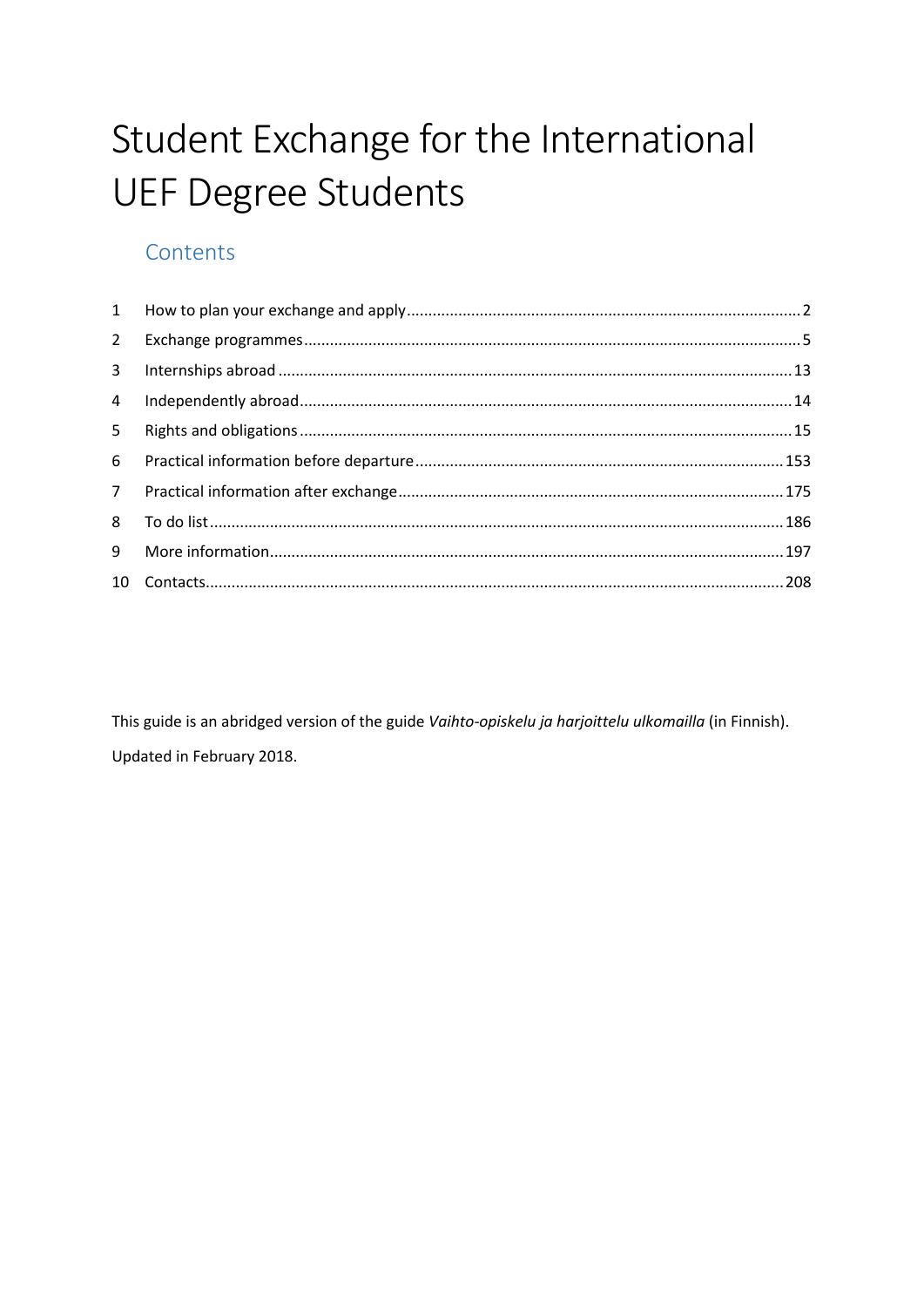# <span id="page-1-0"></span>1 How to plan your exchange and apply

### **How to Begin**

Students who are registered at University of Eastern Finland (UEF) as degree students can apply for exchange programmes. Bachelor's level students must have completed at least one year at UEF before the start of an exchange period. Studies completed during the exchange must be transferrable to the student's degree at UEF. Before applying, all students should have an approval from their departmental or programme coordinator.

Start preparing for your exchange in good time so that you will have enough time to take care of the application process and practical matters. Check which exchange programmes and destinations are available for your department and field of study. When you start planning your exchange, consider the following aspects: the type of exchange (study or internship), possible destinations, the timing and the length of the exchange, as well as the funding of the exchange.

There are plenty of exchange programmes to choose from. Destinations and the number of exchange places may vary annually. Please note that all the host universities will not be available every year. Please contact UEF International Mobility Services (international@uef.fi) for more information.

### <http://www.uef.fi/en/studies/student-exchange-for-uef-degree-students>

### **Duration**

The duration of a student exchange is one or two semesters. The minimum duration of the exchange is three months and the maximum twelve months. The exact duration of the exchange depends on the academic calendar of the host university. No degree should be awarded by the host university. The student must follow the regulations and schedules of the host university. Students are expected to take part in orientation and other similar events and finish the courses and exams listed in the Learning Agreement.

### **Application process**

Before starting the application process, make sure you have discussed your plans with the departmental or programme coordinator. The application process consists of two parts: firstly, you apply for a place in an exchange programme at University of Eastern Finland. Secondly, if your internal application at UEF is approved, you will follow the application process of the host university. The final acceptance is always given by the host university. In the UEF application, you can apply for two destinations but the final application can be sent to only one destination.

The applications are submitted through the online application system SoleMOVE: <https://saas.solenovo.fi/solemove/> . You need to attach two documents to your application on SoleMOVE: a Transcript of Academic Records and a Letter of Motivation.

The Transcript of Academic Records can be ordered directly from WebOodi. In the second stage of the application process you will need an official Transcript of Academic Records which you can get from the Student Services.

The Letter of Motivation is a free-form letter where you express your motivation for study abroad in a particular country or university. Describe also your studies and your future career plans. You can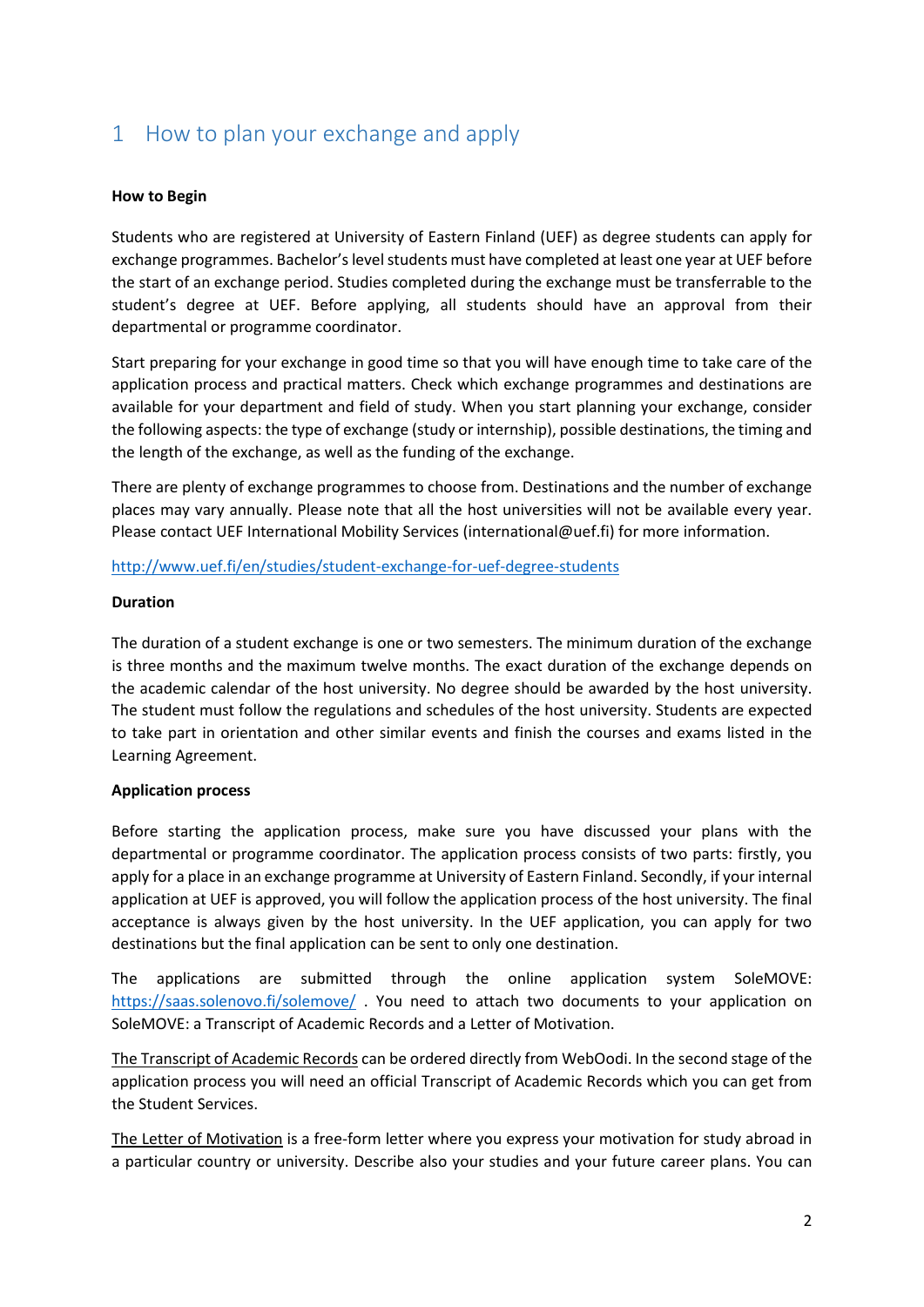write the motivation letter either in English or in the language of instruction at the host university. The recommended length is one A4 sheet.

If you apply for two destinations that are from different exchange programmes, you must submit two separate applications in SoleMOVE. You may use the same Letter of Motivation for both applications. Please indicate which of the two is your first priority and which is your second priority.

Once you are nominated as an exchange student by UEF, you will fill in the application of the host university according to their instructions and deadlines. After receiving the application, the host university will make the final decision on your acceptance. When you have received the acceptance from the host university, you can start organising the practical matters such as travel arrangements, visa/residence permit, etc.

### **Application periods**

First Calls

| 1-15 November | Bilateral Exchange (first call for applications), ISEP,<br>north2north          |
|---------------|---------------------------------------------------------------------------------|
| 1-15 February | Erasmus+, Nordlys, FIRST+, bilateral exchange (second<br>call for applications) |

### **Second Calls**

If there are still available exchange places within an exchange programme after the first call, a second call will be announced. Possible second calls for applications will take place in 1-31 May.

### **Study plan**

Studies completed during the exchange must be transferrable to the student's degree at UEF. For this purpose, you need to prepare a Learning Agreement (a study plan). A Learning Agreement is an obligatory part of the application process. The Learning Agreement has to be approved by the department, and it is signed by the international coordinator of the department. The information on studies offered by the host university can usually be found on their websites. It is likely you need to make changes to the Learning Agreement after having started the studies at the host university. These changes have to be accepted by your department as well.

### **Selection criteria**

UEF International Mobility Services coordinate the following student exchange programmes: Erasmus+, Nordlys, FIRST+, ISEP, north2north, and bilateral exchanges. The applicants must meet the following basic criteria in order to be eligible:

- the applicant is enrolled as a degree student at UEF
- the applicant has completed a minimum of one year of university studies prior to the exchange period
- the minimum duration of the exchange is three months and maximum twelve months, and no degree will be awarded by the host university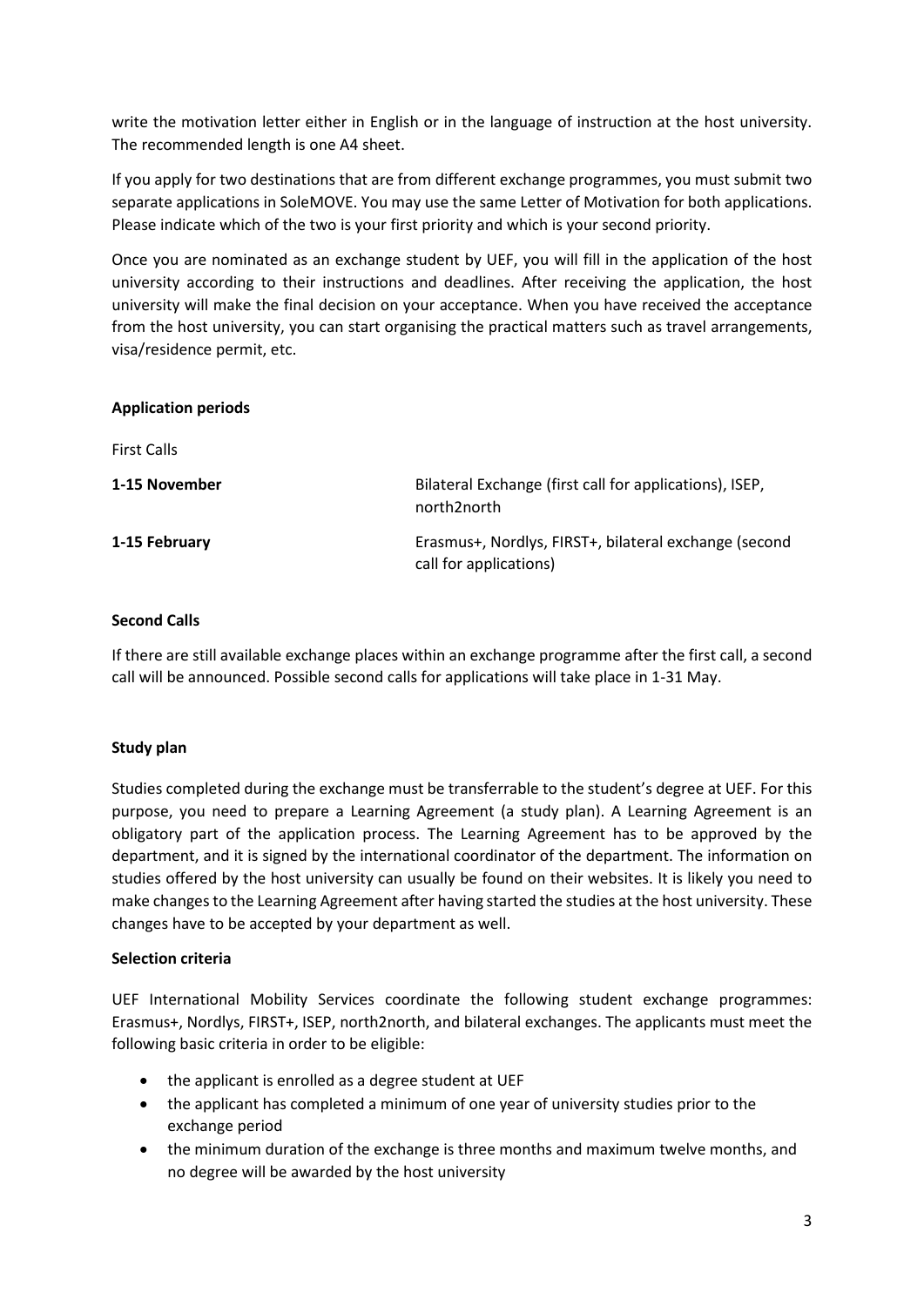- the studies completed abroad will be included in the student's degree at UEF
- the applicant will be a full-time student during the exchange

In case there are more applications than available exchange places, the applicants will be ranked. The main emphasis is on the Letter of Motivation (and possible interview), but the following criteria may also be considered:

- student's proceeding with studies
- phase of studies
- grades
- language competence
- prior study abroad periods
- academic reference
- other supporting criteria

### **Language tests and certificates**

All students applying for the student exchange must have at least a basic command of the language of instruction at the host university. Most exchange programmes do not require a language test. However, when applying to certain countries, language tests are usually required. Also, the language requirements of partner universities vary and they can be checked at their websites.

In the ISEP programme, students who are not native speakers of English and who will apply for the United States are expected to include a TOEFL test result in the application (second stage of application). Other language certification requirements must be checked on the ISEP website: [http://www.isepstudyabroad.org](http://www.isepstudyabroad.org/) . More information about the TOEFL test and the prices: <http://www.ets.org/toefl>

Students who have taken language courses at UEF Language Centre may ask for a language certificate from the Language Centre. More information:

[http://www.uef.fi/en/web/kielikeskus/uef-kielikeskus/todistukset.](http://www.uef.fi/en/web/kielikeskus/uef-kielikeskus/todistukset)

### **Funding**

Students studying abroad via the exchange programmes of UEF do not have to pay any tuition fees for the host university (except in the ISEP Direct programme). Mobility grants/scholarships are included in all the student exchange programmes coordinated by UEF. In addition to the mobility grant, you will need some extra funding to cover all the expenses during your student exchange.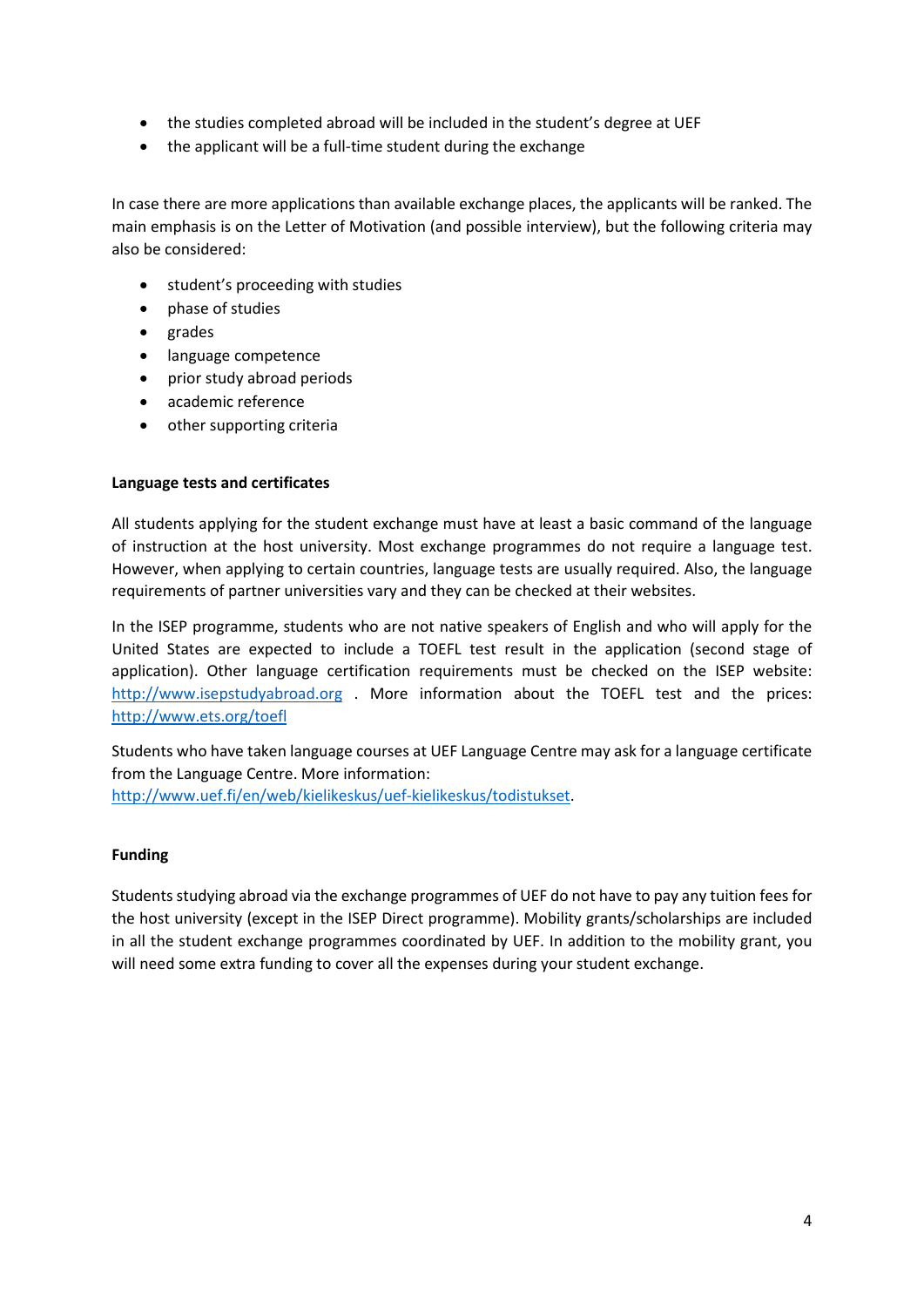# <span id="page-4-0"></span>2 Exchange programmes

### **Nordplus and Nordlys: Scandinavian and Baltic countries**

### **Nordplus**

Nordplus is an exchange programme financed by the Nordic Council of Ministers. Nordplus includes eight countries and three autonomous regions in the Baltic and Nordic area. More information: [http://www.cimo.fi/programmes/nordplus\\_and\\_other\\_nordic\\_programmes](http://www.cimo.fi/programmes/nordplus_and_other_nordic_programmes)

| For whom:                  | Degree students excluding postgraduate students. Students whose<br>study programme/department/school is a member of a subject-specific<br>Nordplus network. |
|----------------------------|-------------------------------------------------------------------------------------------------------------------------------------------------------------|
| When:                      | The student must have at least one year of higher education level studies<br>before the beginning of the exchange.                                          |
| Where:                     | Universities participating in a subject-specific Nordplus network.                                                                                          |
| <b>Duration:</b>           | 1 to 12 months.                                                                                                                                             |
| <b>Application period:</b> | Contact the Nordplus coordinator in your department/school or UEF<br>International Mobility Services.                                                       |
| Scholarship:               | Nordplus scholarships are max. €200 per month and a travel scholarship,<br>but the sums may vary with the network.                                          |
| Note:                      | The studies completed abroad must be credited to the student's degree<br>at UEF.                                                                            |

The Nordplus programme is based on departmental/subject-level network agreements. The following study programmes or departments/schools are involved in subject-specific Nordplus networks:

- Medicine
- Law
- Pharmacy
- Finnish Language and Cultural Research
- Swedish Language
- Geography
- Forestry
- Applied Physics and Environmental Science

For more information about the networks and study destinations, contact your departmental coordinator or UEF International Mobility Services.

### **Nordlys**

Nordlys is a network within the Nordplus programme that includes most universities in the Nordic countries. The Nordlys network is meant for students whose study programme/department/school is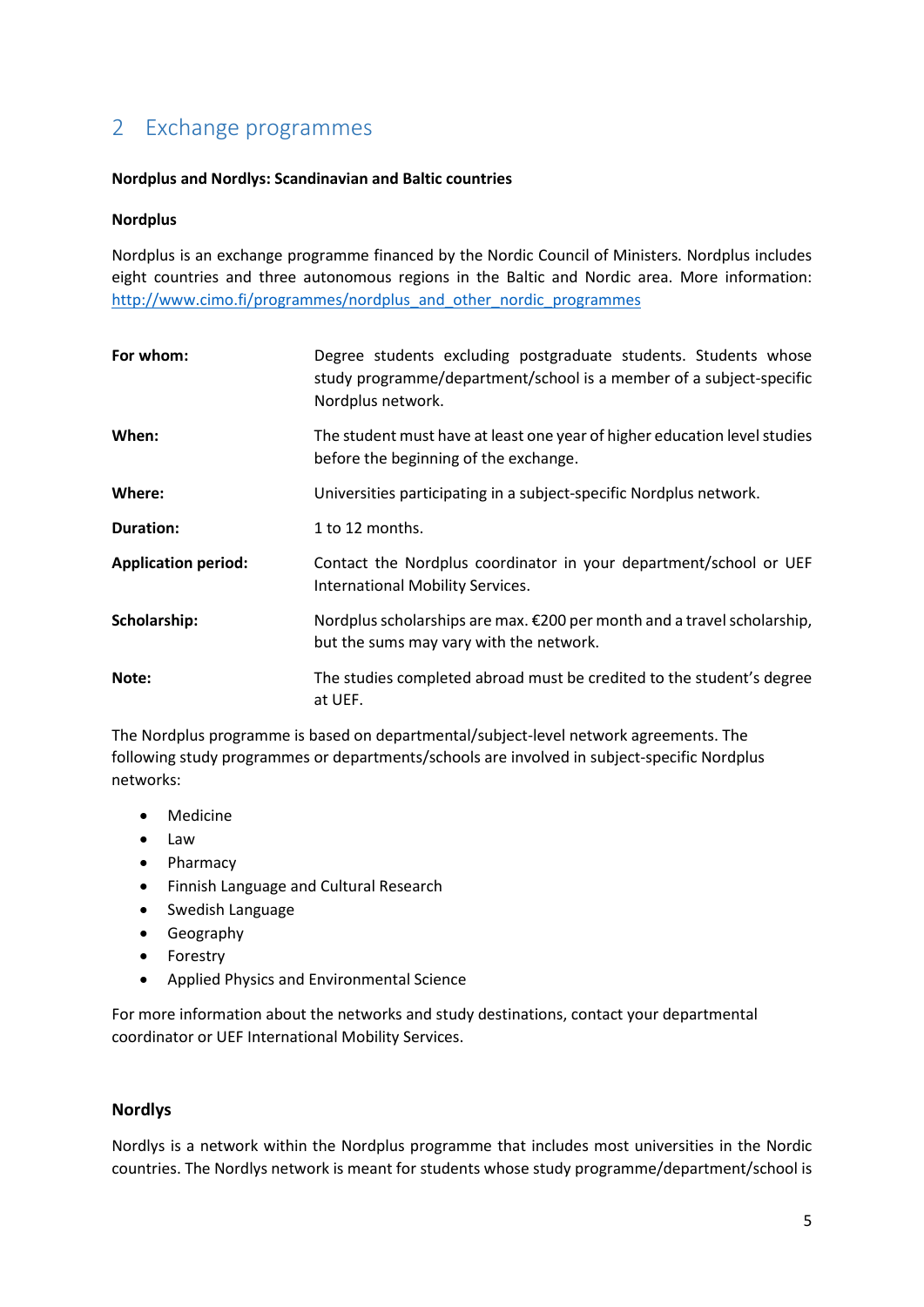not participating in a subject-specific Nordplus network, or who want to study a minor subject during the exchange.

| For whom:                  | Degree students excluding postgraduate students.                                                                                                                                                                                                                                                                                                                                                                                                                                                                                                                                                                                                                                                                                                                                                                                                                                                                                                                     |
|----------------------------|----------------------------------------------------------------------------------------------------------------------------------------------------------------------------------------------------------------------------------------------------------------------------------------------------------------------------------------------------------------------------------------------------------------------------------------------------------------------------------------------------------------------------------------------------------------------------------------------------------------------------------------------------------------------------------------------------------------------------------------------------------------------------------------------------------------------------------------------------------------------------------------------------------------------------------------------------------------------|
| When:                      | The student must have at least one year of higher education level studies<br>before the beginning of the exchange.                                                                                                                                                                                                                                                                                                                                                                                                                                                                                                                                                                                                                                                                                                                                                                                                                                                   |
| Where:                     | Göteborgs universitet, Sweden<br>Karlstads universitet, Sweden<br>Linköpings universitet, Sweden<br>Linnéuniversitetet, Sweden<br>Luleå tekniska universitet, Sweden<br>Lunds universitet, Sweden<br>Mittuniversitetet, Sweden<br>Stockholms universitet, Sweden<br>Umeå universitet, Sweden<br>Uppsala universitet, Sweden<br>Örebro universitet, Sweden<br>Norges teknisk-naturvitenskaplige universitet NTNU, Norway<br>Universitetet i Agder, Norway<br>Universitetet i Bergen, Norway<br>Universitetet i Oslo, Norway<br>Universitetet i Stavanger, Norway<br>Universitetet i Tromsø, Norway<br>Aalborg Universitet, Denmark<br>Aarhus Universitet, Denmark<br>Københavns Universitet, Denmark<br>Roskilde Universitet, Denmark<br>Syddansk Universitet (Odense), Denmark<br>Háskóli Islands (Reykjavik), Iceland<br>Háskólinn í Reykjavik, Iceland<br>Háskólinn á Akureyri, Iceland<br>Fróðskaparsetur Føroya, the Faroe Islands<br>Ilisimatusarfik, Greenland |
| <b>Duration:</b>           | 1 or 2 semesters (3 to 12 months).                                                                                                                                                                                                                                                                                                                                                                                                                                                                                                                                                                                                                                                                                                                                                                                                                                                                                                                                   |
| <b>Application period:</b> | The annual first call for applications is 1-15 February.                                                                                                                                                                                                                                                                                                                                                                                                                                                                                                                                                                                                                                                                                                                                                                                                                                                                                                             |
| Scholarship:               | The students who are selected for Nordlys exchange are awarded a<br>scholarship of 290 euros per month. The scholarship consists of funding<br>from Nordplus programme (max. 200 euros per month) and UEF student<br>mobility funding (90 euros per month or more). Additional grants may<br>be awarded.                                                                                                                                                                                                                                                                                                                                                                                                                                                                                                                                                                                                                                                             |
| Note:                      | The studies completed abroad must be credited to the student's degree<br>at UEF.                                                                                                                                                                                                                                                                                                                                                                                                                                                                                                                                                                                                                                                                                                                                                                                                                                                                                     |
| <b>More information:</b>   | http://www.nordlys.info/                                                                                                                                                                                                                                                                                                                                                                                                                                                                                                                                                                                                                                                                                                                                                                                                                                                                                                                                             |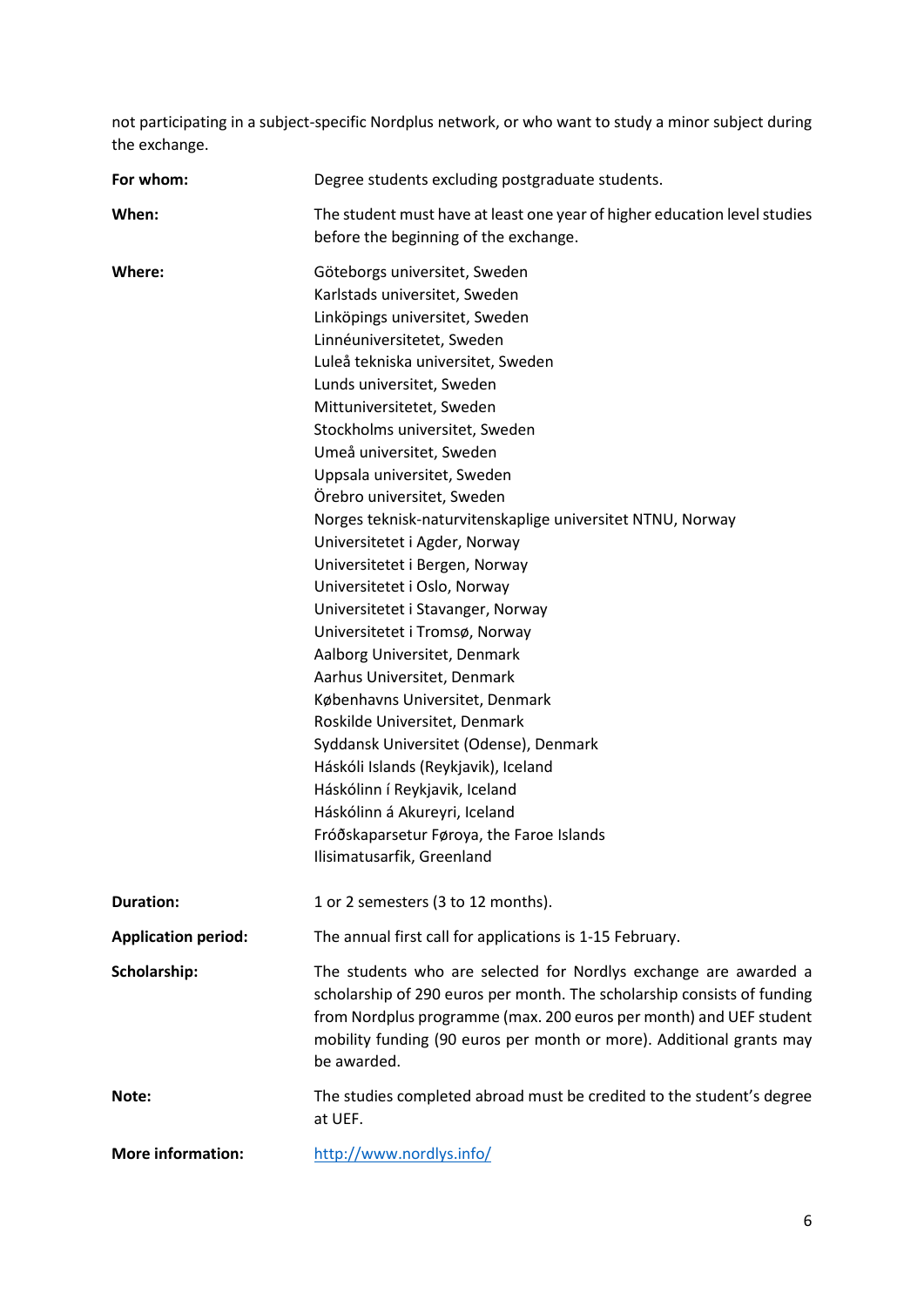### **Erasmus**

Erasmus is an EU-funded programme and the largest exchange programme for higher education in Europe. The Erasmus student exchange and training programme covers all EU countries as well as Iceland, Liechtenstein, Macedonia, Norway, and Turkey.

### **Erasmus Study**

| For whom:                  | All degree students.                                                                                                                                                                                                                                                                                                                                                                                                                                                                                                                                              |
|----------------------------|-------------------------------------------------------------------------------------------------------------------------------------------------------------------------------------------------------------------------------------------------------------------------------------------------------------------------------------------------------------------------------------------------------------------------------------------------------------------------------------------------------------------------------------------------------------------|
| When:                      | The student must have at least one year of higher education level studies<br>before the beginning of the exchange.                                                                                                                                                                                                                                                                                                                                                                                                                                                |
| Where:                     | Hundreds of destinations all over Europe, but they are department-<br>specific, i.e. you may apply for the host universities that have an<br>agreement with your department/school. A list of the host universities<br>by faculty/department/school is available here:                                                                                                                                                                                                                                                                                            |
|                            | http://www.uef.fi/fi/opiskelu/erasmus-hakukohteet                                                                                                                                                                                                                                                                                                                                                                                                                                                                                                                 |
| <b>Duration:</b>           | One or two semesters (3 to 12 months).                                                                                                                                                                                                                                                                                                                                                                                                                                                                                                                            |
| <b>Application period:</b> | The annual call for application is February 1-15. The second call opens in<br>May.                                                                                                                                                                                                                                                                                                                                                                                                                                                                                |
| <b>Scholarships:</b>       | Erasmus scholarship is approx. €270-330 per month. The exact amount<br>depends on the duration of the exchange and on the destination<br>country. Students with disabilities or underage children can apply for<br>additional funding.                                                                                                                                                                                                                                                                                                                            |
| Note:                      | The exchange agreements are made between academic departments at<br>the partner universities. Erasmus student exchange is based on<br>departmental agreements, so students should only apply for exchange<br>places in their field of study. Most universities accept only students from<br>the departments mentioned in the agreement.<br>The same student may participate in Erasmus mobility periods totalling<br>up to 12 months maximum per each cycle of study (Bachelor, Master,<br>Doctoral) independently of the number and type of mobility activities. |
|                            |                                                                                                                                                                                                                                                                                                                                                                                                                                                                                                                                                                   |

### **Erasmus Training**

The Erasmus training enables students to complete a traineeship in another European country. The training has to be recognized by the home department. Host organisations for interships can be enterprises, training or research centres and other organisations. EU organisation or organisations coordinating EU programmes cannot host the Erasmus trainees.

**For whom:** All degree students.

When: **When:** From the first academic year onward.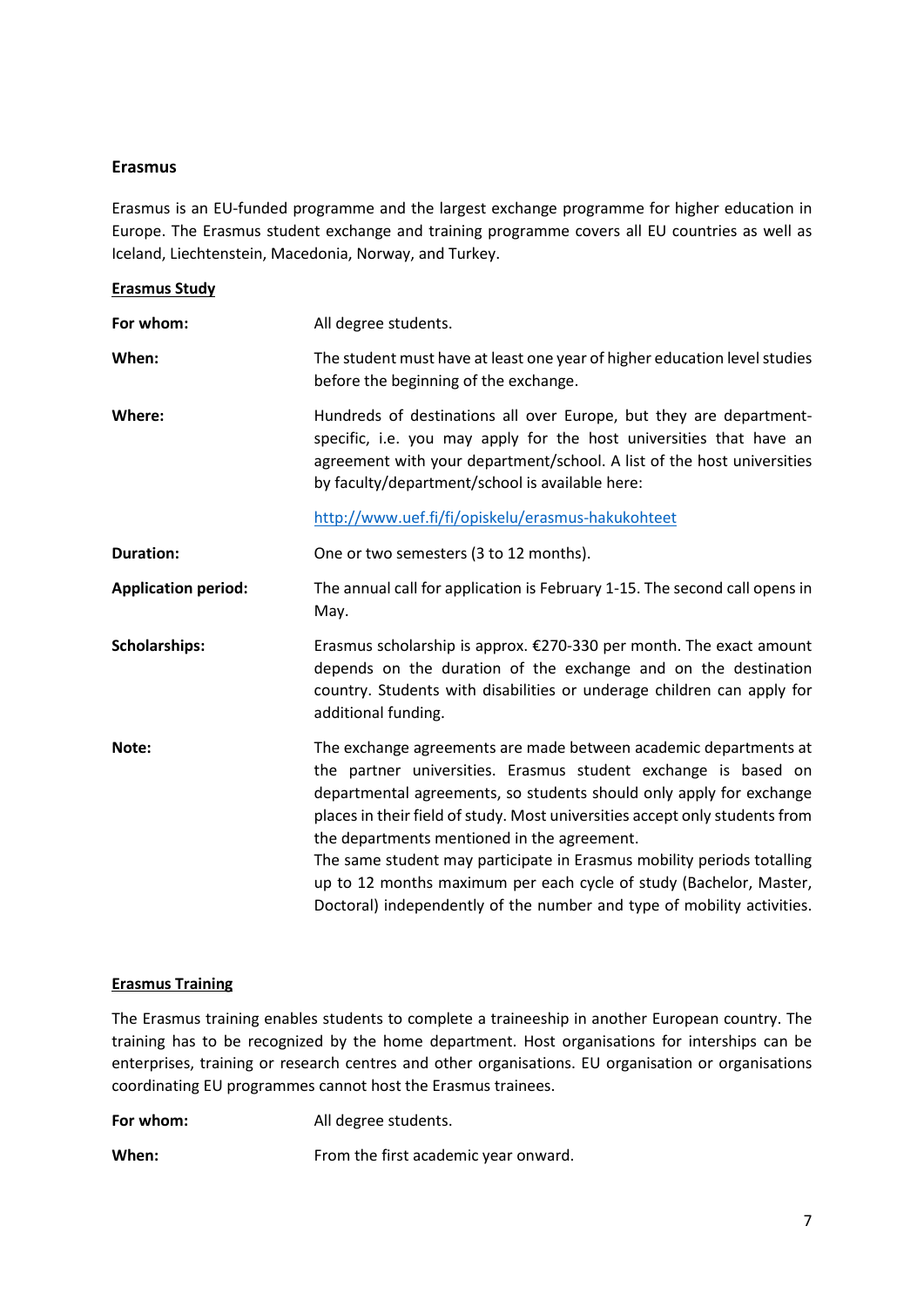| Where:                     | Students are responsible for finding a suitable internship themselves.                                                                                                                                                                                                                                                                                                                                                                                                                                                                                                                                                                                                                                                                                                                                                                              |
|----------------------------|-----------------------------------------------------------------------------------------------------------------------------------------------------------------------------------------------------------------------------------------------------------------------------------------------------------------------------------------------------------------------------------------------------------------------------------------------------------------------------------------------------------------------------------------------------------------------------------------------------------------------------------------------------------------------------------------------------------------------------------------------------------------------------------------------------------------------------------------------------|
| <b>Duration:</b>           | 2 to 12 months.                                                                                                                                                                                                                                                                                                                                                                                                                                                                                                                                                                                                                                                                                                                                                                                                                                     |
| <b>Application period:</b> | Continuous.                                                                                                                                                                                                                                                                                                                                                                                                                                                                                                                                                                                                                                                                                                                                                                                                                                         |
| Scholarship:               | Erasmus scholarship is approx. $£420-480$ per month depending on the<br>destination country. The scholarships are granted for four (4) months<br>only, but the actual training period can be longer. Students with<br>disabilities or underage children can apply for additional funding.                                                                                                                                                                                                                                                                                                                                                                                                                                                                                                                                                           |
| Note:                      | The student cannot accept a training scholarship from the home<br>university or from EDUFI together with the Erasmus scholarship for the<br>same internship.                                                                                                                                                                                                                                                                                                                                                                                                                                                                                                                                                                                                                                                                                        |
|                            | The same student may participate in Erasmus mobility periods totalling<br>up to 12 months maximum per each cycle of study (Bachelor, Master,<br>Doctoral) independently of the number and type of mobility activities.                                                                                                                                                                                                                                                                                                                                                                                                                                                                                                                                                                                                                              |
| <b>FIRST</b>               |                                                                                                                                                                                                                                                                                                                                                                                                                                                                                                                                                                                                                                                                                                                                                                                                                                                     |
|                            | FIRST+ - the Finnish-Russian Student Exchange Programme                                                                                                                                                                                                                                                                                                                                                                                                                                                                                                                                                                                                                                                                                                                                                                                             |
| For whom:                  | All degree students excluding postgraduate students. Students whose<br>major is Russian Language have to study something else at the host<br>university during the FIRST exchange.                                                                                                                                                                                                                                                                                                                                                                                                                                                                                                                                                                                                                                                                  |
|                            |                                                                                                                                                                                                                                                                                                                                                                                                                                                                                                                                                                                                                                                                                                                                                                                                                                                     |
| Where:                     | <b>St Petersburg</b><br>Herzen State Pedagogical University of Russia<br>St. Petersburg Orthodox Theological Academy and Seminary<br>St. Petersburg State Chemical Pharmaceutical Academy (SPCPA)<br>St. Petersburg State Forest Technical University<br><b>ITMO University</b><br>St. Petersburg State University of Economics (UNECON)<br>St. Petersburg State University<br>Peter the Great St. Petersburg State Polytechnic University<br><b>Moscow</b><br>Bauman Moscow State Technical University, Mytischy Branch<br>Moscow State Linguistic University<br>Moscow State University of Education<br>Russian State University for the Humanities<br><b>Other areas in Russia</b><br>Petrozavodsk State University<br>Northern (Arctic) Federal University NARFU (in Arkhangelsk)<br><b>Tver State University</b><br>Syktyvkar Forest Institute |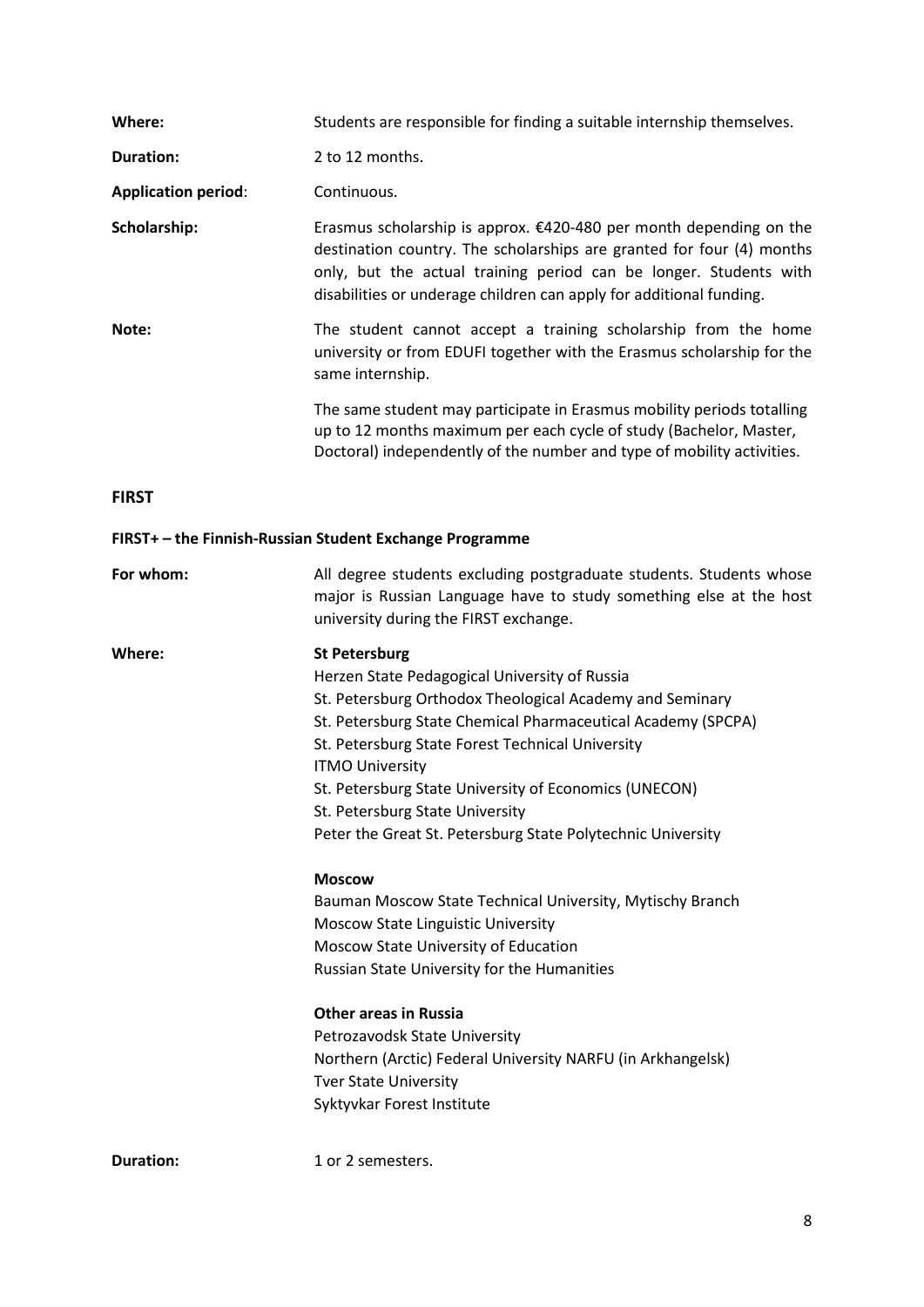| <b>Application period:</b> | 1-15 February.                                                                                                                                                                                                                                                    |
|----------------------------|-------------------------------------------------------------------------------------------------------------------------------------------------------------------------------------------------------------------------------------------------------------------|
| Scholarship:               | The scholarship depends on the area; from $£560$ to $£650$ per month. The<br>scholarship is granted for 4 months maximum (even if the duration of<br>the exchange is longer). The students will be notified later if an additional<br>scholarship can be granted. |
| Note:                      | The language of instruction in Russian universities is often Russian.<br>Courses in English are available in some universities, but this must be<br>checked before the exchange.                                                                                  |

Students may also study Russian during the FIRST+ exchange if the studies completed during the exchange are fully credited to the student's degree at UEF.

### **ISEP**

### **ISEP – International Student Exchange Programme**

ISEP is a network of over 300 colleges and universities in the United States and around the world. The programme is available for all degree students excluding postgraduate students.

The outgoing student pays an ISEP fee to their home university. This fee covers the cost of housing and meals at the host university. Students are expected to pay for the travel costs, the obligatory ISEP health insurance, and extracurricular activities by themselves.

The application process consists of two parts: firstly, you apply for the ISEP exchange programme at the University of Eastern Finland. If your internal application at UEF is approved, you will then follow the application process of the ISEP programme. Before you start the application process, familiarise yourself with the ISEP website: [www.isepstudyabroad.org](http://www.isepstudyabroad.org/)

Students applying for the United States must include the TOEFL test result in the application. For other countries, please check the requirements by university on the ISEP website. In the ISEP application, the student picks 5-10 optional host universities and the ISEP Central Office offers the student a placement in one of the universities. If the student cannot be placed in any of the listed host universities, ISEP will contacr the student to offer another host university that still has places left. The placement by ISEP is not yet final; after the preliminary placement, the host university reviews the application and gives the final acceptance.

### **ISEP Exchange**

| For whom:                  | Bachelor's and Master's level degree students.                                                                                                                                                                                                                        |
|----------------------------|-----------------------------------------------------------------------------------------------------------------------------------------------------------------------------------------------------------------------------------------------------------------------|
| Where:                     | Over 300 programmes all over the world (most in the USA).                                                                                                                                                                                                             |
| <b>Duration:</b>           | 1 semester.                                                                                                                                                                                                                                                           |
| <b>Application period:</b> | 1-15 November.                                                                                                                                                                                                                                                        |
| Funding:                   | Students are required to pay the ISEP fee which is $£2700$ for one<br>semester in 2018-2019. UEF will grant a scholarship for the outgoing ISEP<br>students. In 2018-2019, the scholarship is €1500 for countries outside<br>Europe and €1000 for European countries. |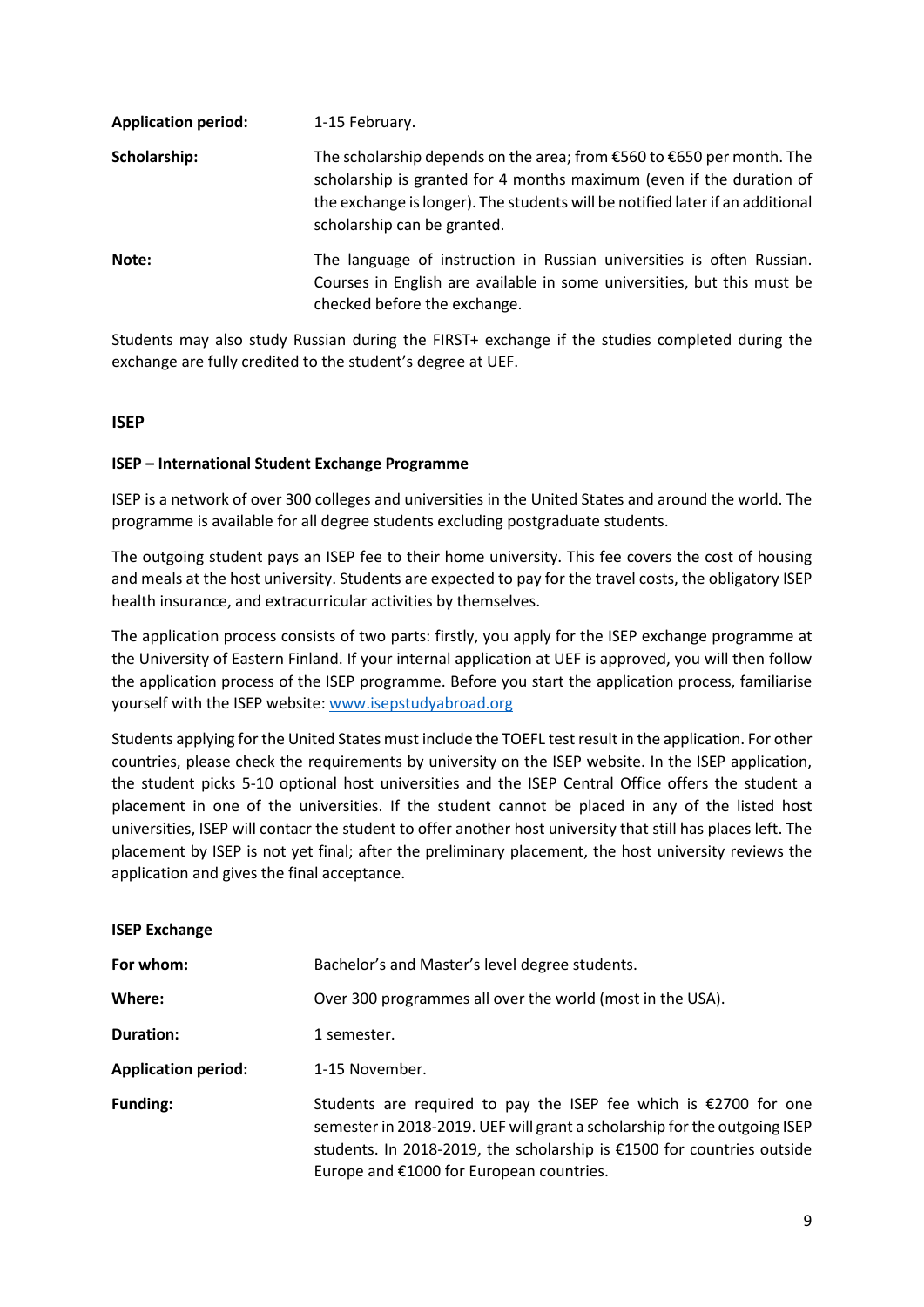| Note: | TOEFL test is required at least for studies at the USA. Check the language<br>requirements and courses offered for ISEP students by university on the<br>ISEP website. The studies completed abroad must be fully credited to the<br>student's degree at UEF. As part of the ISEP exchange, students can<br>complete an internship. The internship must be an obligatory or optional<br>part of the student's degree. Students are responsible for finding the<br>internship placement for themselves. |
|-------|--------------------------------------------------------------------------------------------------------------------------------------------------------------------------------------------------------------------------------------------------------------------------------------------------------------------------------------------------------------------------------------------------------------------------------------------------------------------------------------------------------|
|       |                                                                                                                                                                                                                                                                                                                                                                                                                                                                                                        |

### **More information:** [www.isepstudyabroad.org](http://www.isepstudyabroad.org/)

#### **ISEP Direct**

Some universities participate also/only in the ISEP Direct Programme. In this programme, the students are required to pay the tuition fee of the host university. UEF will not charge the ISEP fee from the ISEP Direct students. If you are interested in applying for only one university and if the chance of placement at the university in question is very limited to most competitive with ISEP Exchange, it is recommended for the student to apply for the host university via ISEP Direct. The universities participating in ISEP Direct are listed on the website [www.isepstudyabroad.org](http://www.isepstudyabroad.org/) .

### **north2north**

north2north is a student mobility programme of University of the Arctic which is a cooperative network of universities, colleges, and other organisations committed to higher education and research in the North. north2north promotes student mobility in North America, Nordic Countries, and Russia*.* A unique feature of north2north is that the exchange studies must concentrate on northern or arctic issues.

| For whom:                  | Bachelor's and Master's degree students.                                                    |
|----------------------------|---------------------------------------------------------------------------------------------|
| Duration:                  | 1 or 2 semesters.                                                                           |
| <b>Scholarships:</b>       | north2north will grant a scholarship. The amount of the scholarship is<br>decided annually. |
| <b>Application period:</b> | 1-15 November                                                                               |
| <b>More information:</b>   | www.uarctic.org                                                                             |

### **Bilateral exchange**

UEF has bilateral exchange agreements with several partner universities, mainly outside Europe. The exchange destinations vary annually. Please check the current call for applications for the current information.

| For whom: | Bachelor's and Master's degree students, in some cases also Doctoral<br>students.                                                                                             |
|-----------|-------------------------------------------------------------------------------------------------------------------------------------------------------------------------------|
| Where:    | The list of available host universities varies annually, but UEF has<br>university-level bilateral agreements with several partners, including the<br>following universities: |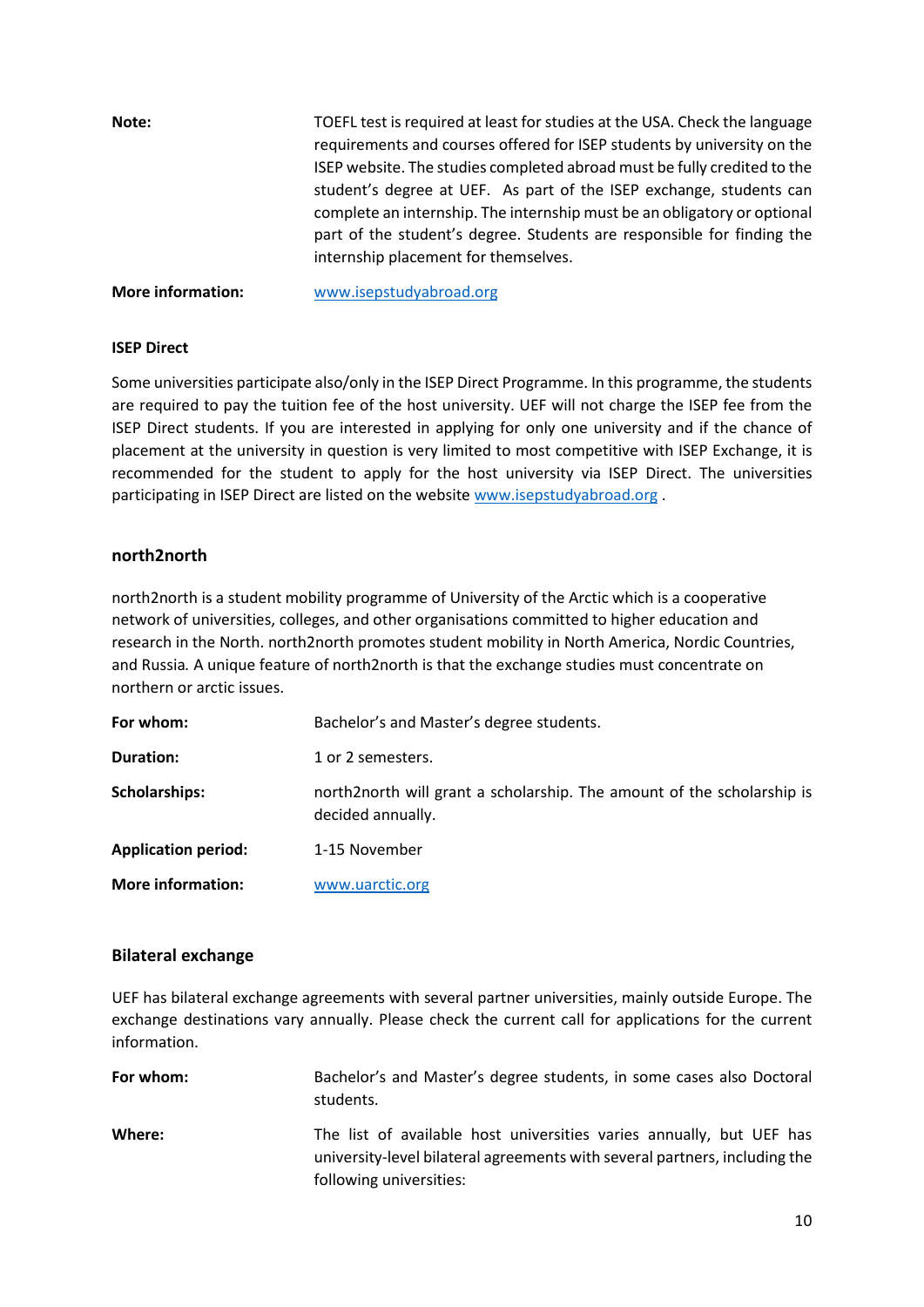University of Wollongong, Australia University of New Brunswick, Canada Universidad Austral de Chile, Chile Fudan University, China Hong Kong Baptist University, China Nanjing University, China Northeast Forestry University, China The Shanghai University of Traditional Chinese Medicine, China University of Nottingham, Ningbo, China L'université de Caen Normandie, France Chiba University, Japan Doshisha University, Japan Hokkaido University, Japan Kansai Gaidai University, Japan Prefectural University of Hiroshima, Japan Ryukoku University, Japan Ajou University, Korea Keimyung University, Korea Sungkyunkwan University, Korea Yonsei University, Korea Universidad Autonoma de Ciudad Juarez, Mexico Universidad de Guadalajara, Mexico Al Akhawayn University, Morocco University of Namibia, Namibia Northern (Arctic) Federal University, Arkhangelsk, Russia Petrozavodsk State University, Russia St. Petersburg State University, Russia Mae Fah Luang University, Thailand Ohio Northern University, USA

The agreements with the following host universities are faculty- or subject-specific:

#### **Faculty of Health Sciences**

Universität Zürich, Switzerland (only for students of Clinical Medicine)

#### **Faculty of Social Sciences and Business Studies**

Meiji University, Japan (only for Business students) Oberlin University, Japan (only for Business students) Université de Fribourg, Switzerland (only for Law students)

### **Faculty of Science and Forestry**

Queensland University of Technology, Australia University of Sao Paulo, Luiz de Quieroz College of Agriculture, Brazil (only for students of Forestry)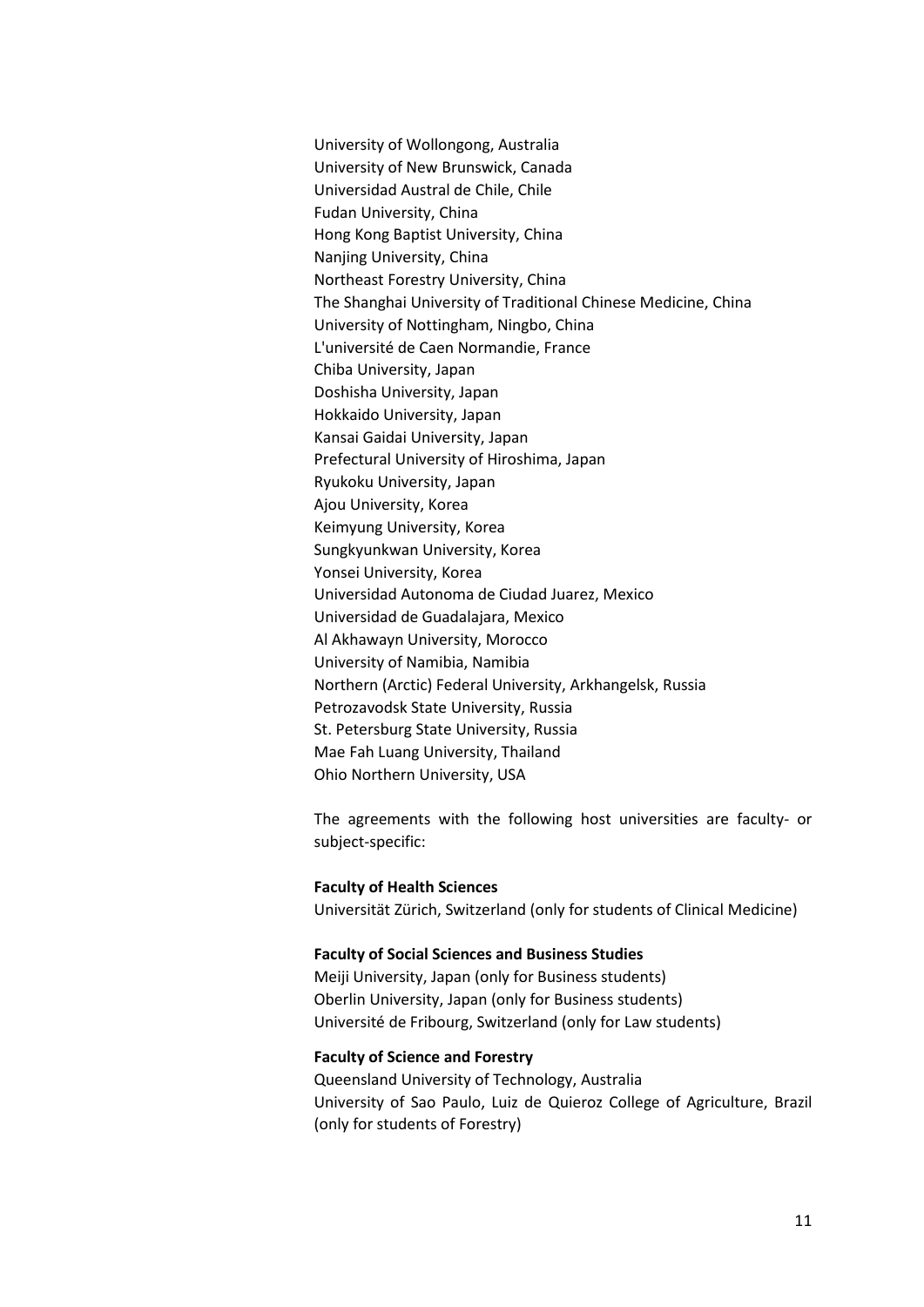|                            | University of Alberta, Faculty of Agricultural Life and Environmental<br>Sciences, Canada (only for students of Forestry, Environmental Science,<br>Biology)<br>University of British Columbia, Faculty of Forestry, Canada (only for<br>students of Forestry)<br>Toyohashi University of Technology, Japan<br>Utsunomiya University, Japan (only Master's level: Physics, Optics)                                                                                                                                       |
|----------------------------|--------------------------------------------------------------------------------------------------------------------------------------------------------------------------------------------------------------------------------------------------------------------------------------------------------------------------------------------------------------------------------------------------------------------------------------------------------------------------------------------------------------------------|
| <b>Duration:</b>           | 1 or 2 semesters.                                                                                                                                                                                                                                                                                                                                                                                                                                                                                                        |
| <b>Scholarships:</b>       | UEF will grant a scholarship. The amount of the scholarship is decided<br>annually. In 2018-2019, the scholarship is €1500 for one semester or<br>€2000 for the full academic year for Russia and countries outside Europe,<br>and €1000 for one semester or €1500 for the full academic year for<br>countries in Europe.                                                                                                                                                                                                |
| <b>Application period:</b> | The annual first call for applications is 1-15 November, and this<br>application period includes the available host universities outside<br>Europe. A second call for applications is 1-15 February, and this<br>application period includes the available host universities in Russia and<br>in Europe, and the host universities outside Europe that still have places<br>after the first call. A third call for applications including all the host<br>universities that still have places left may be held 1-31 May. |
| Note:                      | The agreements with the host universities may be university-level, or<br>restricted on a faculty-level or subject-level. Not all host universities are<br>available for applications every year. The available host universities are<br>listed in the call for applications that is published approx. a week before<br>the beginning of the application period.                                                                                                                                                          |

### **Other exchange programmes**

### **Nordic Centre at Fudan University, Shanghai, China**

The partner universities of Nordic Centre at Fudan are Fudan University along with 25 Nordic universities. The Nordic Centre organises summer courses which are open annually for applications for the degree students of UEF.

| For whom: | Students of Social Sciences, Business and Economics, and other                         |  |
|-----------|----------------------------------------------------------------------------------------|--|
|           | Bachelor's and Master's degree students who can include the course to<br>their degree. |  |
| Where:    | Two different courses:                                                                 |  |

- *Chinese Politics and Society* (5 ECTS*)*, in June—July
- *Business and Innovation in China* (5 ECTS) in July—August

**Duration:** Three weeks.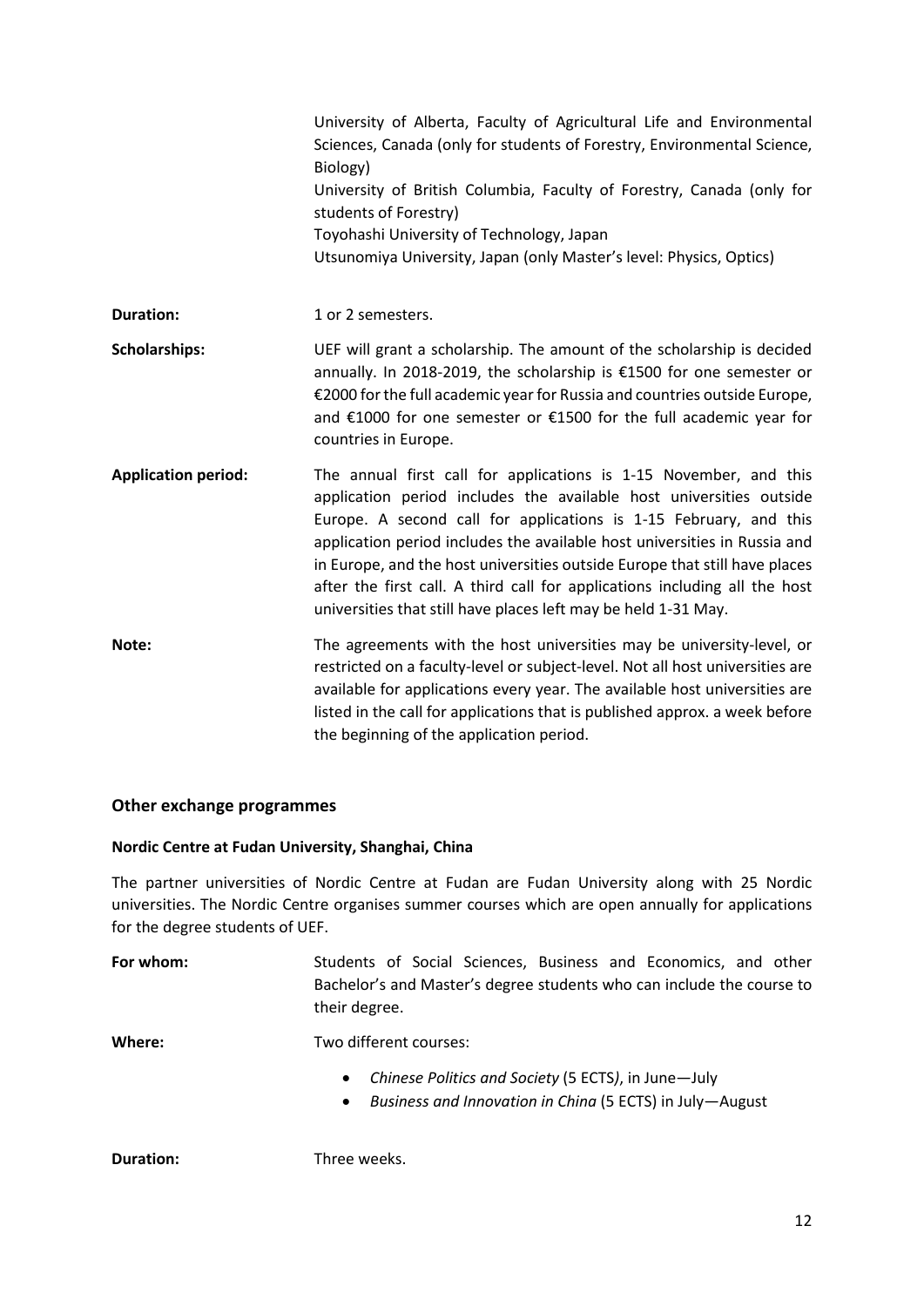| <b>Application period:</b> | In the spring term, the specific dates are announced annually.                                                                                                                        |
|----------------------------|---------------------------------------------------------------------------------------------------------------------------------------------------------------------------------------|
| <b>Funding:</b>            | The course fee is RMB 800 (approx. €100), and students are expected to<br>pay for the travel costs and housing themselves. UEF will grant a<br>scholarship for the accepted students. |
| <b>More information:</b>   | http://www.nordiccentre.net/summer-courses                                                                                                                                            |

### **Nordic Centre in India**

The Nordic Centre in India (NCI) is a consortium of universities and research institutions in Scandinavian countries. NCI facilitates and supports a range of study and research activities in India and in the Nordic countries. NCI arranges summer courses and training programmes for students from the Nordic member universities.

The courses are available in a 7.5 ECTS variant and a 10 ECTS variant. The course structure remains the same with the exception of additional coursework for those students opting for the 10 ECTS variant.

| For whom:                  | Students of Social Sciences, Environmental Sciences and Health Sciences<br>and other Bachelor's and Master's degree students who can include the<br>course to their degree.     |
|----------------------------|---------------------------------------------------------------------------------------------------------------------------------------------------------------------------------|
| Where:                     | Two different courses in two different locations:                                                                                                                               |
|                            | Contemporary India in Hyderabad in June-July<br>$\bullet$<br>Approaching the Environment in India in Bangalore in July-<br>August                                               |
| <b>Duration:</b>           | 4 weeks                                                                                                                                                                         |
| <b>Application period:</b> | Usually in January. The specific dates are announced annually.                                                                                                                  |
| <b>Funding:</b>            | The course fee (approx. $£1000-E1200$ ) includes room, board, and<br>teaching. Travel costs are paid by the student. UEF will grant a<br>scholarship for the accepted students. |
| <b>More information:</b>   | http://www.nordiccentreindia.com/summer-programmes/                                                                                                                             |

### <span id="page-12-0"></span>3 Internships abroad

University of Eastern Finland offers scholarships for internships abroad within the Erasmus+ Programme. For more information on the Erasmus Training, see page 7. Some departments also offer scholarships for internships abroad. Contact your department for more information.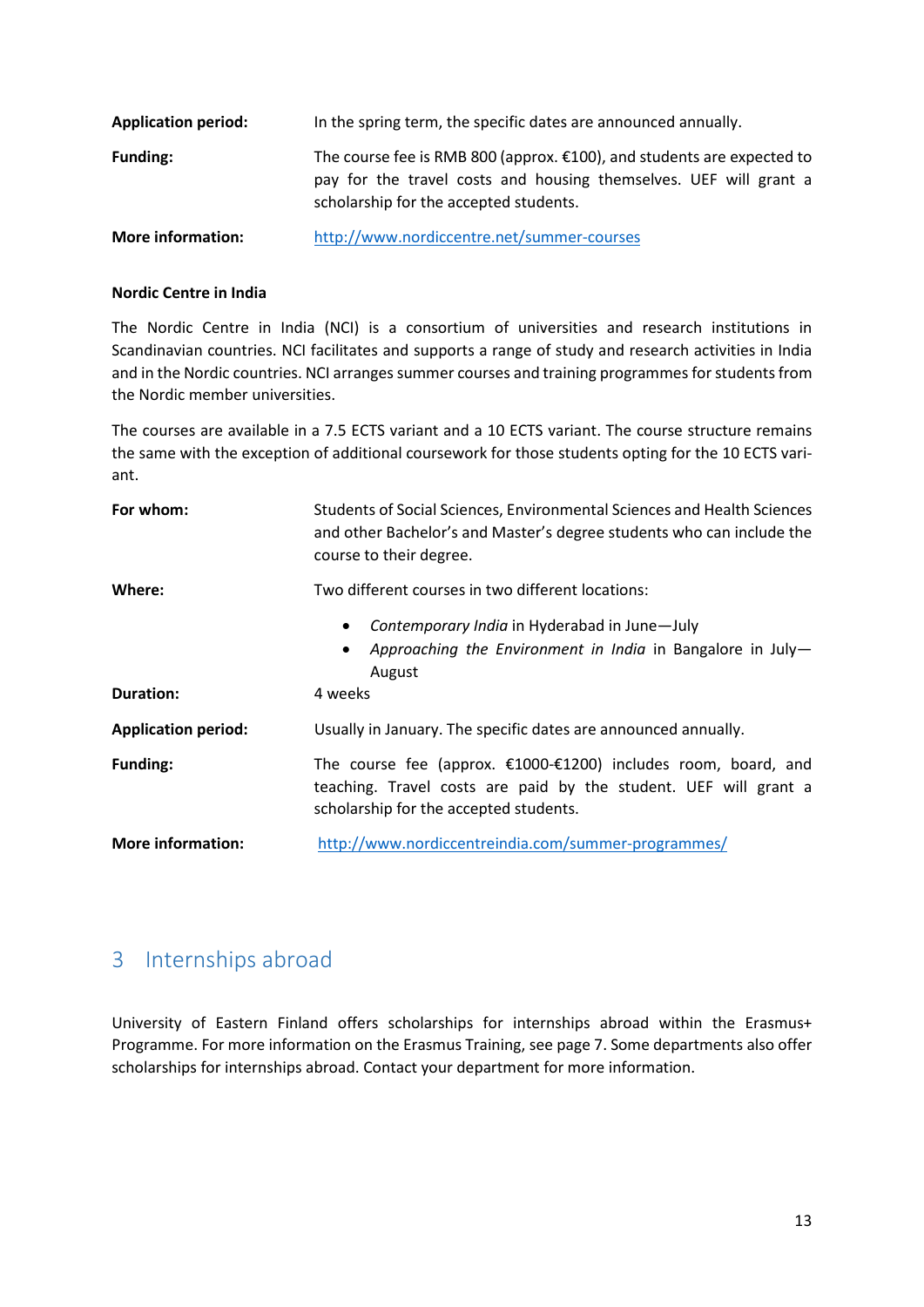### <span id="page-13-0"></span>4 Independently abroad

You also have a possibility to apply for student exchange as a freemover, outside exchange programs. As a freemover, you take care of the application process and the practical matters regarding the exchange independently. The application processes, deadlines, and tuition fees vary with country/university/study field. Start the process by contacting the host university in good time, ideally a year before the planned beginning of the exchange. You may also contact your department to inquire about their international contacts.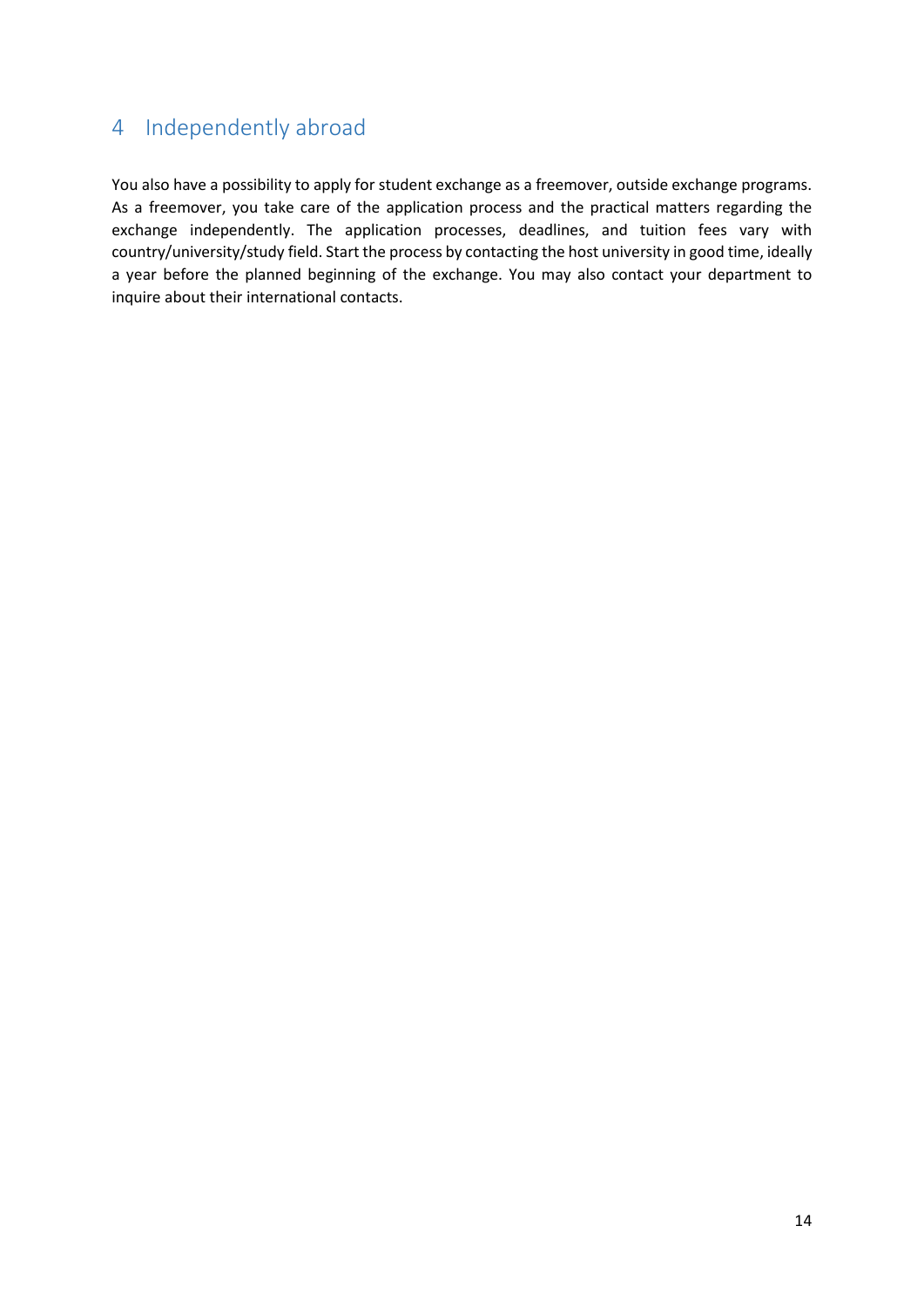# <span id="page-14-0"></span>5 Rights and obligations

Students have a right to:

- Be exempt from tuition, examination, or other equivalent fees if the exchange is coordinated by the exchange programmes or agreements of UEF.
- Fill in a Learning Agreement together with the international coordinator of the home department.
- Have the studies completed abroad credited to the degree at UEF as agreed upon in advance.
- Receive a Transcript of Academic Records from the host university.

Students are obliged to:

- Prepare a Learning Agreement before departure and have it approved by the departmental coordinator.
- Complete the full period of exchange including exams and follow the rules and regulations of the host university.
- Discuss the changes in the Learning Agreement with the departmental coordinator immediately when the changes occur.
- Keep the signed Learning Agreement with them.
- Inform International Mobility Services immediately if the exchange is to be cancelled or interrupted.
- Discuss the credit transfer with the departmental coordinator after the exchange. The exchange studies are not credited automatically to the degree at UEF.
- Upload the required documents and reports to SoleMOVE after the exchange.

### <span id="page-14-1"></span>6 Practical information before departure

### **Mobility grant**

Before the departure, the student is required to return a mobility grant agreement and a copy of the letter of acceptance from the host university to International Mobility Services. The scholarship cannot be paid before these documents are submitted. The scholarship will be paid to the student´s bank account one month before the beginning of the exchange at the earliest. Please note that the money transfer will take approx. one month after the student has submitted the documents to International Mobility Services.

### **Registering as a full-time student**

All students must register as a present student at UEF and pay the Student Union membership fee for the full exchange period. This enables the studies completed during the exchange to be registered to the correct semester. In order to receive the scholarship, the student must be registered as a present student.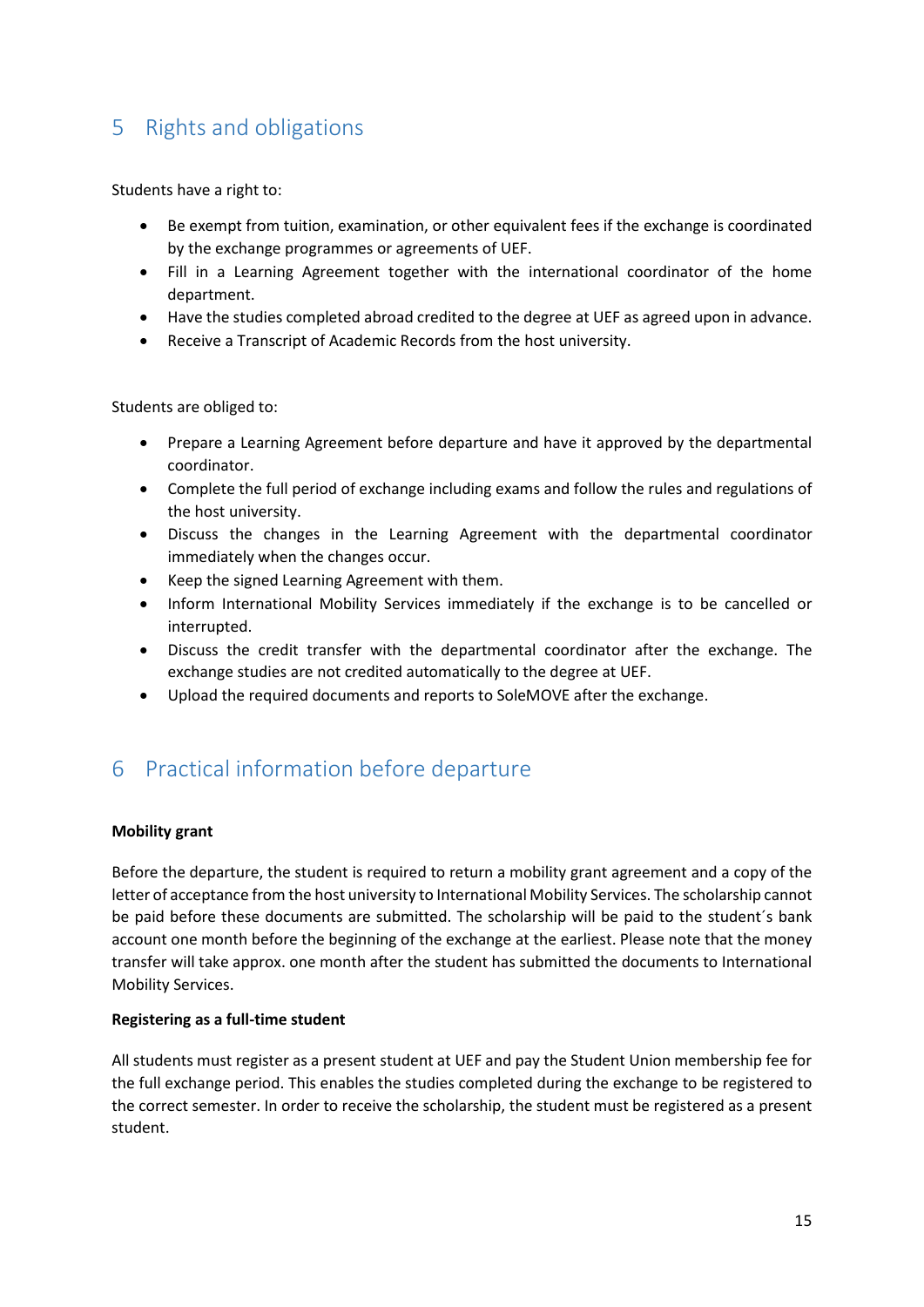### **Residence permits and visas**

If your exchange takes place in a country outside the EU (or in an EU country and you do not hold a citizenship in an EU country), it is likely that you need to apply for a residence permit or a visa. Even if the student already has a residence permit for Finland, a new permit is usually required when studying in another country, even inside the EU. The application process may take long, so please make sure to apply as early as possible. For the latest information, please contact the embassy/consulate of the host country.

Citizens of the EU countries do not need visas for other EU countries, but if the student is staying in another country for more than three months, the student must register as instructed by the local authorities. For more information, please contact the host university.

### **Insurance & Health Care**

UEF does not offer any insurance policy for outgoing exchange students. Make sure that your insurance is valid and covers the exchange period. The insurance should cover travelling, holidays, free time and also working, if you are planning to do a training period abroad.

Visit the Finnish Student Health Service FSHS [\(www.yths.fi/en\)](http://www.yths.fi/en) before your departure to take care of the matters concerning your personal health, including vaccinations.

### **Accommodation abroad**

Housing arrangements vary greatly between countries and universities. If you are going abroad via an exchange programme, the host university will often provide housing information. You usually get housing information after having received a letter of acceptance from the host university. Study the material carefully and follow the instructions. Sometimes you have to send accommodation application together with the actual exchange application. Start searching for accommodation as soon as possible because student apartments may become fully booked.

If the host university does not offer student accommodation, you can ask the international office, the fellow students who have spent an exchange period in the same university or students who are doing their exchange at UEF for more information. There is also a possibility to search for the apartment on the spot. Consider booking a few nights in a hostel at the beginning of the stay.

### **Financial matters**

Get an international credit card (for example Visa or MasterCard) before the departure. If you are thinking of opening a bank account in the host country, ask the international office of the host university for more information. In some countries it is not possible for a foreigner to open a bank account at all, or opening and closing the account can be very expensive.

#### **Language of instruction**

The language of instruction is usually the local language. Many universities offer courses in English but there are differences between countries, universities and departments. Find out in advance if the university where you are planning to study offers courses in English.

If the exchange programme or the host university organizes language courses, it is recommended to participate. Some universities may collect participation fees. Study the language of the host country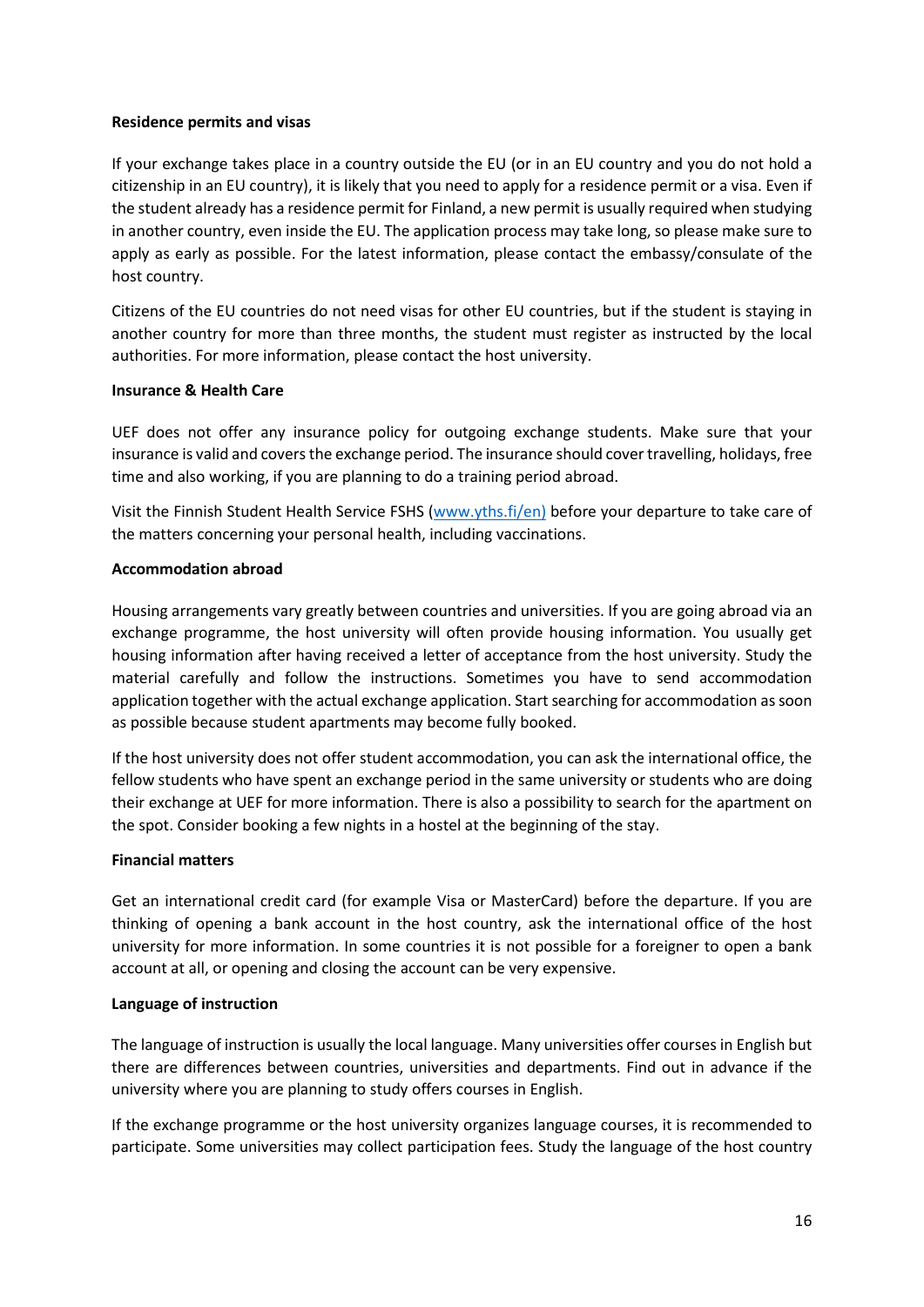already before departure. The Language Centre of UEF offers courses in different languages. More information: <http://www.uef.fi/en/kielikeskus/>

### **Adapting to a new culture**

Adapting to a new culture is a process with different phases. Your mood might change from euphoria to misery, and from being fascinated by all the new things to being homesick. Each person adapts to a new environment and culture in their own way. Living abroad is a journey to another culture but also to yourself and your culture. Often you become aware of your values and attitudes only after you encounter values that differ from yours. To make the most of your experience abroad it is very important to be open-minded and appreciate the differences between cultures. The adaptation process is a learning experience. Interact and find friends to share your experiences because many other exchange students are going through the same feelings.

### **Pre-departure orientation**

International Mobility Services organizes pre-departure orientations during the spring and autumn semesters. They include information on practical matters, financing, study plan, adapting to the new culture, etc. The orientations are held in Finnish. For information in English, please contact International Mobility Services.

# <span id="page-16-0"></span>7 Practical information after exchange

### **Credit transfer**

It is essential to make a study plan (Learning Agreement) and discuss with the international coordinator of your home department how to include your exchange studies in your degree before the departure. By doing this you ensure that your credits can be transferred to your degree after the exchange. It is important to keep all the study materials, e.g. course descriptions, essays, exams, homework, list of course literature, and bring them with you to UEF. Before returning home make sure that you will receive a Transcript of Records of the courses you have passed. Some universities give the Transcript of Records at the end of the exchange but in most cases the transcript is posted to you or to UEF later on. Remember to deliver the transcript to your department. For the credit transfer please contact the coordinator at your department. The transfer will not take place automatically.

The ECTS system (European Credit Transfer System) is often used in the credit transfer. According to ECTS a full time student should complete 60 ECTS credits per academic year. One Finnish academic credit is equal to one ECTS credit. Not all the universities use the ECTS system.

### **Reporting**

All exchange students or trainees must report and return the following documents to the SoleMOVE after the exchange:

- Letter of Confirmation
- Transcript of Records
- Final signed Learning Agreement (+ Changes to Learning Agreement)
- Exchange Feedback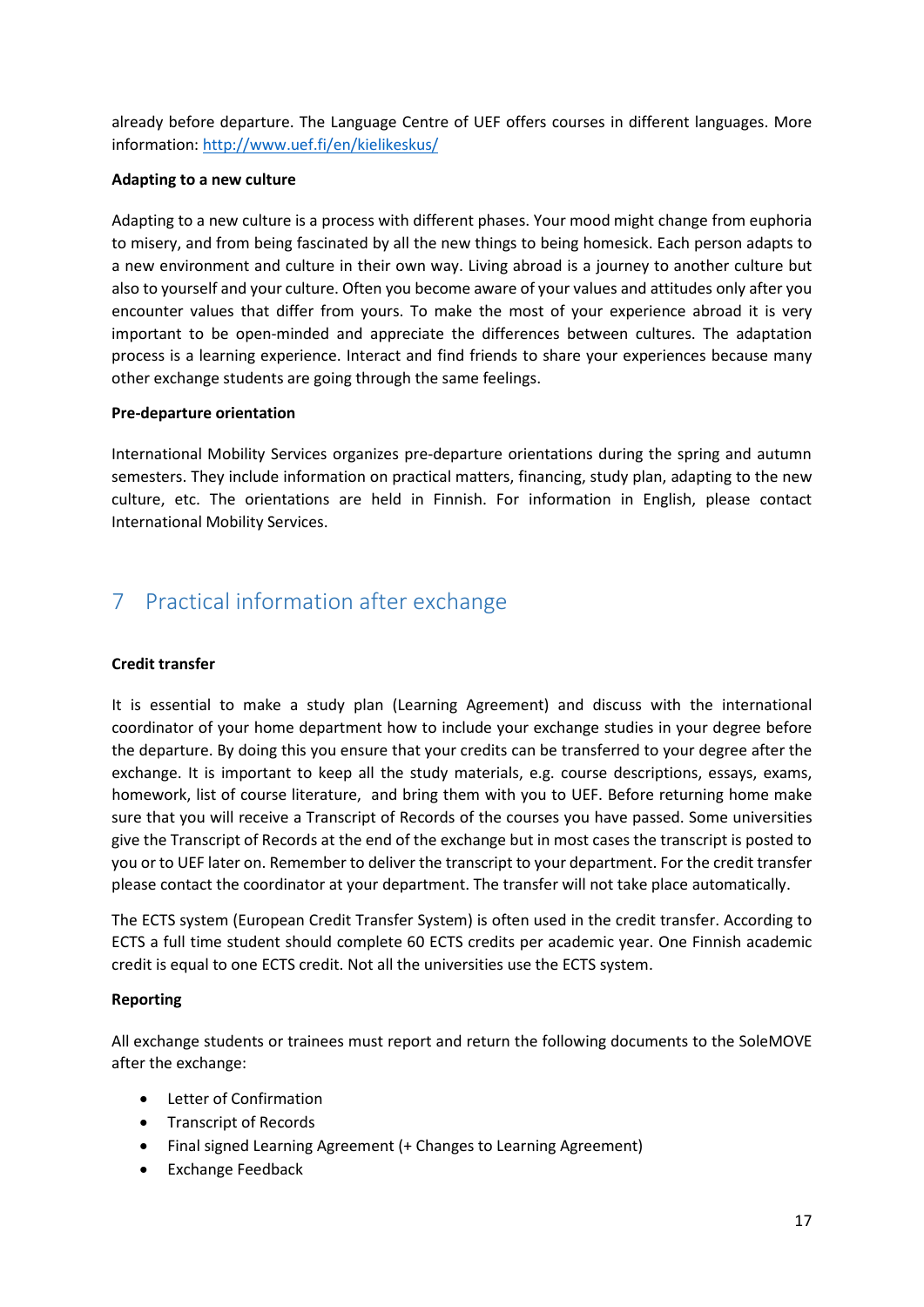And also:

• Erasmus Report (the web link will be sent to Erasmus exchange students)

### **Further exchange possibilities**

You have the possibility to study abroad more than once during your studies at UEF. In some programmes the participation is limited. For more information contact International Mobility Services.

### <span id="page-17-0"></span>8 To do list

### **Application process**

- Find out the available exchange destinations for your department.
- Choose the country, language and university you would like to study in.
- Discuss the plans with your departmental/programme coordinator to ensure that the exchange studies can be included in your degree at the University of Eastern Finland. Without approval from the department/programme the exchange cannot take place.
- Plan the finances.
- Fill in the online application form in SoleMOVE. Notice the deadlines!
- After you have been nominated as an exchange student by UEF, fill in an application for the host university. Follow the instructions given by International Mobility Services. The host university always makes the final decision.
- International Mobility Services will help and give you advice, but you are responsible for completing the process yourself.

### **Before departure**

- It is obligatory to register as a full time student at UEF and pay the Student Union fee.
- Return the required documents to International Mobility Services: the mobility grant agreement and the acceptance letter from the host university.
- Prepare a Learning Agreement (a study plan).
- Make sure that your passport is valid for the duration of the exchange at least. In some countries the passport needs to be valid for a certain period of time after leaving the country.
- Take care of the residence permits and visas.
- Make sure that you have a place to stay. Find out if your host university offers student accommodation or if you have to arrange accommodation yourself.
- Find out the exact date when you have to be present at your host university. Some universities organize orientations for exchange students which you are expected to participate in. Find out also the final date of the semester including the exam period.
- Make a travel plan and compare different possibilities to reach your destination.
- Make sure that your insurance covers the whole time you are studying and travelling abroad.
- Travel open-minded. Exchange studies will give you new ideas, life experience and language skills.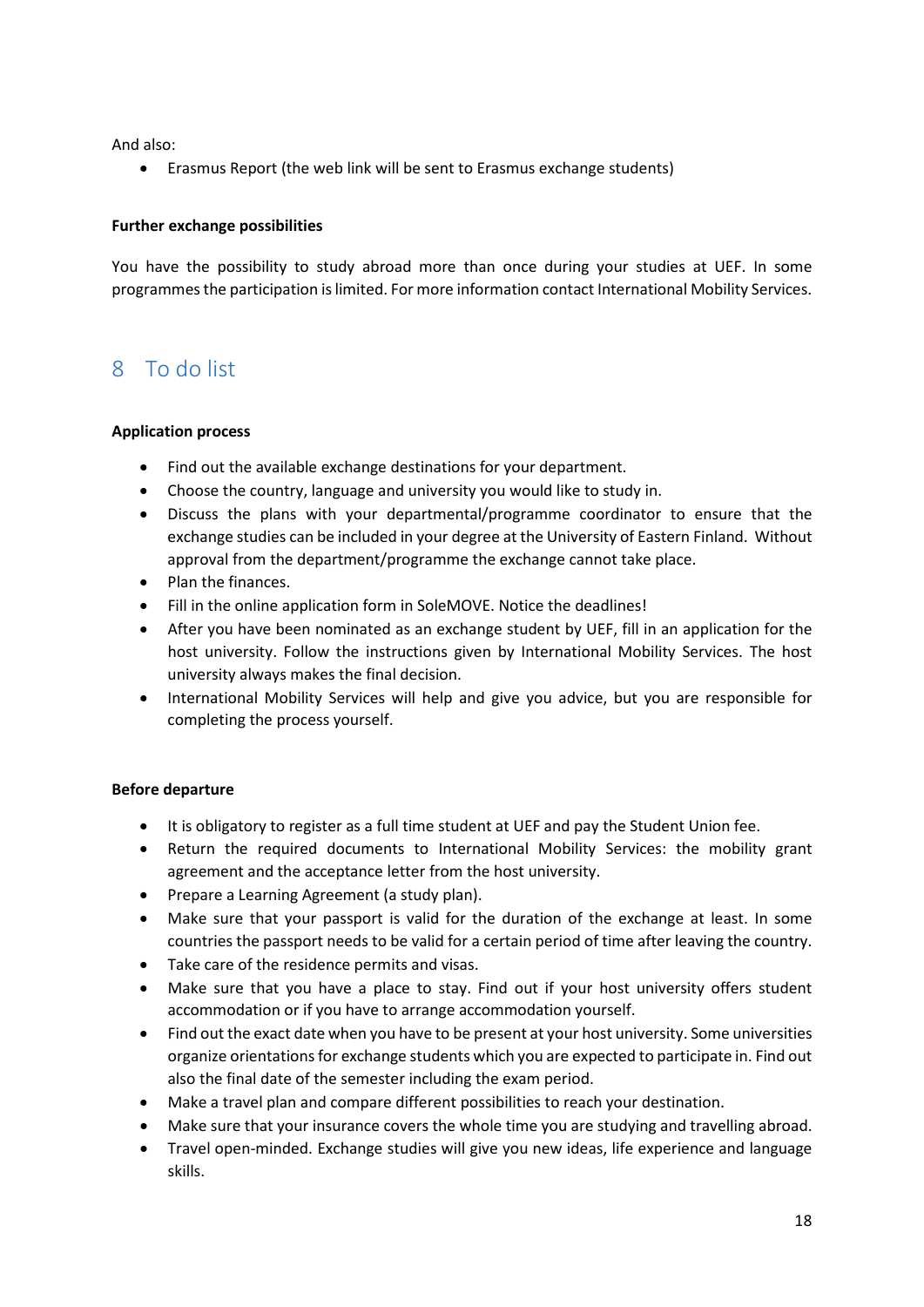- Do not forget to take the contact details of your home university with you.
- Let your department know immediately if you have to make changes to your study plan.
- Keep in touch with your friends back home and also International Mobility Services while you are away.
- Take some promotional material of UEF and Finland in general with you to the host university.

### **After the exchange**

- Make sure that you have the course descriptions and transcript of your studies with you.
- Bring some material from the host university with you: brochures, guides, leaflets, etc.
- Contact your department for the credit transfer.
- Reporting on the exchange is obligatory. Follow the instructions of International Mobility Services.
- Don't forget to keep in touch with your new friends abroad.

## <span id="page-18-0"></span>9 More information

University of Eastern Finland, International Mobility Services

<http://www.uef.fi/en/studies/student-exchange-for-uef-degree-students>

Centre for International Mobility CIMO

<http://www.cimo.fi/frontpage>

Information on studies in the Scandinavian countries

<http://www.norden.org/en>

ISEP

[www.isepstudyabroad.org](http://www.isepstudyabroad.org/)

EACEA, Education, Audiovisual and Culture Executive Agency

[http://eacea.ec.europa.eu/education/eurydice/index\\_en.php](http://eacea.ec.europa.eu/education/eurydice/index_en.php)

TOEFL (Test of English as a Foreign Language)

<http://www.ets.org/toefl/>

IELTS (English language test)

<http://www.ielts.org/>

Fulbright Centre

<http://www.fulbright.fi/en>

British Council

<http://www.britishcouncil.org/>